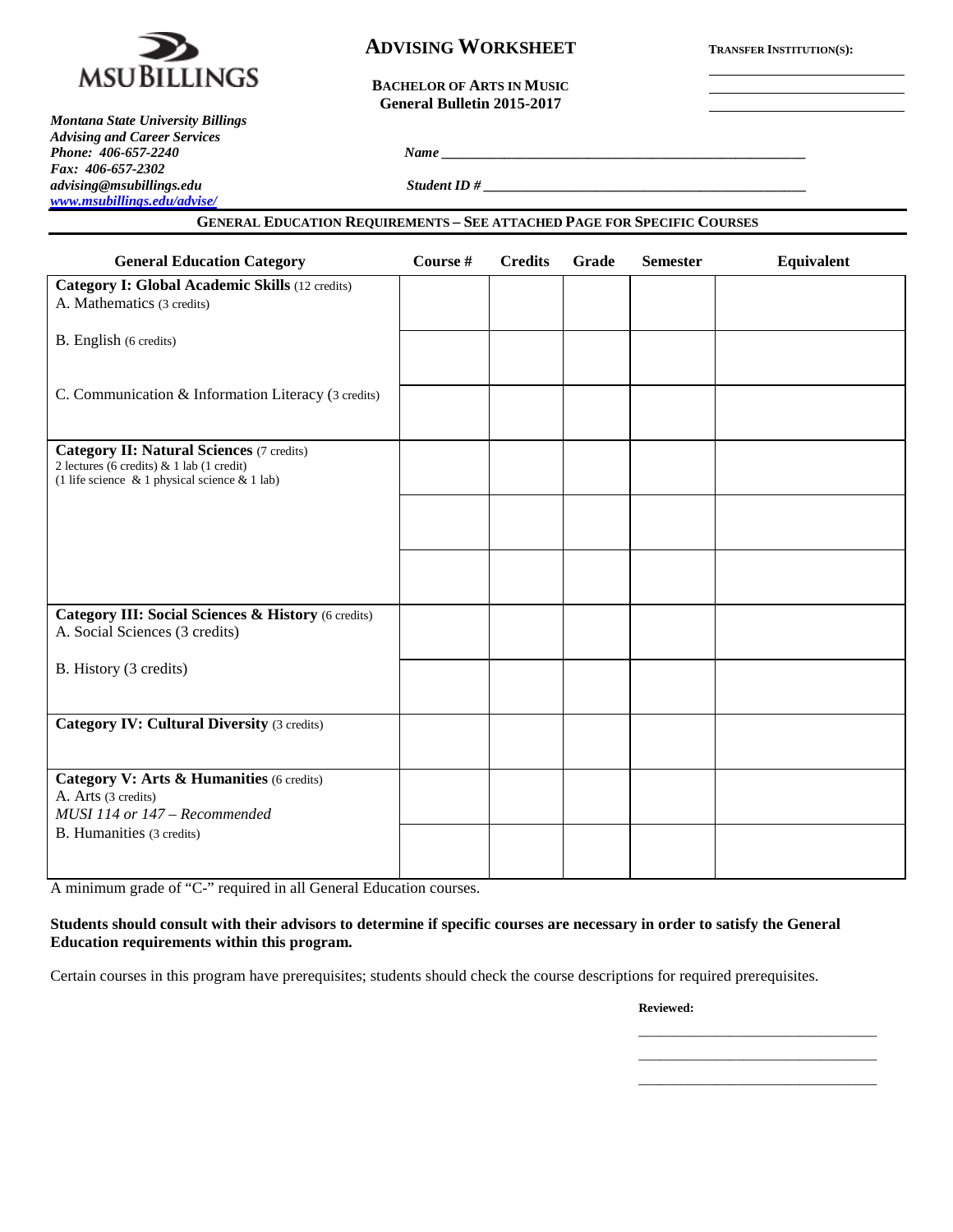### **GENERAL EDUCATION REQUIREMENTS**

| <b>CATEGORY I: GLOBAL ACADEMIC SKILLS</b><br>9 credits  |                                                                |                                                                |           |  |  |  |  |
|---------------------------------------------------------|----------------------------------------------------------------|----------------------------------------------------------------|-----------|--|--|--|--|
|                                                         | Students are required to take one course from each subcategory |                                                                |           |  |  |  |  |
| <b>Subcategory A - Mathematics</b><br>3 credits         |                                                                |                                                                |           |  |  |  |  |
| М                                                       | 105                                                            | <b>Contemporary Mathematics</b>                                | 3         |  |  |  |  |
| М                                                       | 114                                                            | <b>Extended Technical Mathematics</b>                          | 3         |  |  |  |  |
| М                                                       | 121                                                            | College Algebra                                                | 3         |  |  |  |  |
| М                                                       | 122                                                            | College Trigonometry                                           | 3         |  |  |  |  |
| M                                                       | 131                                                            | Mathematics for Elementary Teachers II                         | 3         |  |  |  |  |
| М                                                       | 143                                                            | <b>Finite Mathematics</b>                                      | 4         |  |  |  |  |
| М                                                       | 161                                                            | Survey of Calculus                                             | 3         |  |  |  |  |
| М                                                       | 171                                                            | <b>Calculus I</b>                                              | 4         |  |  |  |  |
| <b>STAT</b>                                             | 141                                                            | Introduction to Statistical Concepts                           | 3         |  |  |  |  |
| <b>STAT</b>                                             | 216                                                            | Introduction to Statistics                                     | 4         |  |  |  |  |
|                                                         |                                                                | <b>Subcategory B - English</b>                                 | 3 credits |  |  |  |  |
| WRIT                                                    | 101                                                            | College Writing I                                              | 3         |  |  |  |  |
| WRIT                                                    | 121                                                            | Introduction to Technical Writing                              | 3         |  |  |  |  |
| WRIT                                                    | 122                                                            | <b>Introduction to Business Writing</b>                        | 3         |  |  |  |  |
| WRIT                                                    | 201                                                            | College Writing II                                             | 3         |  |  |  |  |
| WRIT                                                    | 220                                                            | Business & Professional Writing                                | 3         |  |  |  |  |
| WRIT                                                    | 221                                                            | Intermediate Technical Writing                                 | 3         |  |  |  |  |
|                                                         |                                                                | Subcategory C - Communication & Information Literacy 3 credits |           |  |  |  |  |
| <b>COMX</b>                                             | 111                                                            | Introduction to Public Speaking                                | 3         |  |  |  |  |
| <b>COMX</b>                                             | 115                                                            | Introduction to Interpersonal Communication 3                  |           |  |  |  |  |
| LS                                                      | 125                                                            | Research in the Information Age                                | 3         |  |  |  |  |
| <b>BMIS</b>                                             | 150                                                            | Computer Literacy                                              | 3         |  |  |  |  |
| CATEGORY II: NATURAL SCIENCES 6 cr. lecture & 1 cr. lab |                                                                |                                                                |           |  |  |  |  |

*Students are required to take one course from each subcategory and at least one corresponding lab or Integrated Sciences*

| al least one corresponding lab or integrated sciences |     |                                             |              |  |  |
|-------------------------------------------------------|-----|---------------------------------------------|--------------|--|--|
|                                                       |     | <b>Subcategory A - Life Sciences</b>        | 3-4 credits  |  |  |
| <b>BIOB</b>                                           | 101 | Discover Biology                            | 3            |  |  |
| <b>BIOB</b>                                           | 102 | Discover Biology Lab                        | 1            |  |  |
| <b>BIOB</b>                                           | 160 | Principles of Living Systems                | 3            |  |  |
| <b>BIOB</b>                                           | 161 | Principles of Living Systems Lab            | 1            |  |  |
|                                                       |     | <b>Subcategory B – Physical Sciences</b>    | 3-4 credits  |  |  |
| ASTR                                                  | 110 | Introduction to Astronomy                   | 3            |  |  |
| ASTR                                                  | 111 | Introduction to Astronomy Lab               | $\mathbf{1}$ |  |  |
| <b>CHMY</b>                                           | 121 | Introduction to General Chemistry           | 3            |  |  |
| <b>CHMY</b>                                           | 122 | Introduction to General Chemistry Lab       | $\mathbf{1}$ |  |  |
| <b>CHMY</b>                                           | 141 | College Chemistry I                         | 3            |  |  |
| <b>CHMY</b>                                           | 142 | College Chemistry Laboratory I              | $\mathbf{1}$ |  |  |
| GEO                                                   | 101 | Introduction to Physical Geology            | 3            |  |  |
| GEO                                                   | 102 | Introduction to Physical Geology Laboratory | $\mathbf{1}$ |  |  |
| <b>GPHY</b>                                           | 111 | Introduction to Physical Geography          | 3            |  |  |
| <b>GPHY</b>                                           | 112 | Introduction to Physical Geography Lab      | $\mathbf{1}$ |  |  |
| PHSX                                                  | 103 | Our Physical World                          | 3            |  |  |
| <b>PHSX</b>                                           | 104 | Our Physical World Lab                      | $\mathbf{1}$ |  |  |
| PHSX                                                  | 205 | <b>College Physics I</b>                    | 3            |  |  |
| PHSX                                                  | 206 | College Physics I Lab                       | $\mathbf{1}$ |  |  |
| PHSX                                                  | 105 | <b>Fundamentals of Physical Science</b>     | 3            |  |  |
| <b>PHSX</b>                                           | 106 | Fundamentals of Physical Science Lab        | 1            |  |  |
| <b>Integrated Sciences</b>                            |     |                                             |              |  |  |
|                                                       |     | SCIN 101, 102, 103, 104 Integrated Sciences | 3, 1, 3, 1   |  |  |

**CATEGORY III: SOCIAL SCIENCES AND HISTORY 6 credits**

| Students are required to take one course from each subcategory |     |                                        |   |  |  |  |  |
|----------------------------------------------------------------|-----|----------------------------------------|---|--|--|--|--|
| <b>Subcategory A – Social Sciences</b><br>3 credits            |     |                                        |   |  |  |  |  |
| <b>ANTY</b>                                                    | 217 | Physical Anthropology & Archeology     | 3 |  |  |  |  |
| <b>BGEN</b>                                                    | 105 | Introduction to Business               | 3 |  |  |  |  |
| <b>COMX</b>                                                    | 106 | Communicating in a Dynamic Workplace   | 3 |  |  |  |  |
| <b>PSYX</b>                                                    | 231 | <b>Human Relations</b>                 | 3 |  |  |  |  |
| <b>ECNS</b>                                                    | 201 | Principles of Microeconomics           | 3 |  |  |  |  |
| <b>ECNS</b>                                                    | 202 | Principles of Macroeconomics           | 3 |  |  |  |  |
| EDU                                                            | 105 | <b>Education and Democracy</b>         | 3 |  |  |  |  |
| <b>GPHY</b>                                                    | 141 | Geography of World Regions             | 3 |  |  |  |  |
| HTH                                                            | 110 | Personal Health and Wellness           | 3 |  |  |  |  |
| <b>PSCI</b>                                                    | 220 | Introduction to Comparative Government | 3 |  |  |  |  |
| <b>PSCI</b>                                                    | 210 | Introduction to American Government    | 3 |  |  |  |  |
| <b>PSYX</b>                                                    | 100 | Introduction to Psychology             | 3 |  |  |  |  |
| <b>SOCI</b>                                                    | 101 | Introduction to Sociology              |   |  |  |  |  |
| SOCI                                                           | 201 | Social Problems                        |   |  |  |  |  |

| <b>Subcategory B - History</b> |     |                                         | 3 credits            |
|--------------------------------|-----|-----------------------------------------|----------------------|
| <b>HSTA</b>                    | 101 | American History I                      |                      |
| <b>HSTA</b>                    | 102 | American History II                     |                      |
| <b>HSTR</b>                    | 101 | Western Civilization I                  | 3                    |
| <b>HSTR</b>                    | 102 | Western Civilization II                 | 3                    |
| <b>HSTR</b>                    | 103 | Honors Western Civilization I           | 3                    |
| <b>HSTR</b>                    | 104 | Honors Western Civilization II          | 3                    |
| <b>PSCI</b>                    | 230 | Introduction to International Relations | 3                    |
|                                |     |                                         | $\sim$ $\sim$ $\sim$ |

|               |     | <b>CATEGORY IV: CULTURAL DIVERSITY</b><br>3 credits |   |
|---------------|-----|-----------------------------------------------------|---|
| A&SC/WGSS 274 |     | Women, Culture, and Society                         | 3 |
| <b>ANTY</b>   | 220 | Culture and Society                                 | 3 |
| <b>ARTH</b>   | 160 | Global Visual Culture                               | 3 |
| <b>COMX</b>   | 212 | Introduction to Intercultural Communication         | 3 |
| <b>GPHY</b>   | 121 | Human Geography                                     | 3 |
| <b>HTH</b>    | 270 | Global Health Issues                                | 3 |
| LIT           | 230 | World Literature Survey                             | 3 |
| <b>MUSI</b>   | 207 | World Music                                         | 3 |
| <b>NASX</b>   | 105 | Introduction to Native American Studies             | 3 |
| <b>NASX</b>   | 205 | Native Americans in Contemporary Society            | 3 |
| PHL           | 271 | Indian Philosophies and Religions                   | 3 |
| PHL           | 272 | Chinese Philosophies and Religions                  | 3 |
| <b>REHA</b>   | 201 | Introduction to Diversity in Counseling             | 3 |
| <b>RLST</b>   | 170 | The Religious Quest                                 | 3 |
| <b>SPNS</b>   | 150 | The Hispanic Tradition                              | 3 |

# **CATEGORY V: ARTS & HUMANITIES 6 credits**

| Students are required to take one course from each subcategory |     |                                        |           |  |  |
|----------------------------------------------------------------|-----|----------------------------------------|-----------|--|--|
|                                                                |     | <b>Subcategory A - Fine Arts</b>       | 3 credits |  |  |
| ARTZ                                                           | 101 | <b>Art Fundamentals</b>                | 3         |  |  |
| ARTZ                                                           | 105 | Visual Language-Drawing                | 3         |  |  |
| ARTZ                                                           | 131 | Ceramics for Non-majors                | 3         |  |  |
| CRWR                                                           | 240 | <b>Intro Creative Writing Workshop</b> | 3         |  |  |
| <b>FILM</b>                                                    | 160 | Introduction to World Cinema           | 3         |  |  |
| LIT                                                            | 270 | Film & Literature                      | 3         |  |  |
| MART.                                                          | 260 | Computer Presentation and Animation    | 3         |  |  |
| MUSI                                                           | 101 | <b>Enjoyment of Music</b>              | 3         |  |  |
| MUSI                                                           | 114 | Band: MSUB Symphonic                   | 1         |  |  |
| MUSI                                                           | 131 | Jazz Ensemble I: MSUB                  | 1         |  |  |
| MUSI                                                           | 147 | Choral Ensemble: University Chorus     | 1         |  |  |
| РНОТ                                                           | 154 | <b>Exploring Digital Photography</b>   | 3         |  |  |
| THTR                                                           | 101 | Introduction to Theatre                | 3         |  |  |
| THTR                                                           | 120 | Introduction to Acting I               | 3         |  |  |
|                                                                |     | <b>Subcategory B - Humanities</b>      | 3 credits |  |  |
| ARTH                                                           | 150 | Introduction to Art History            | 3         |  |  |
| <b>HONR</b>                                                    | 111 | Perspectives and Understanding         | 3         |  |  |
| LIT                                                            | 110 | Introduction to Literature             | 3         |  |  |
| <b>LIT</b>                                                     | 240 | The Bible as Literature                | 3         |  |  |
| PHL                                                            | 110 | Introduction to Ethics                 | 3         |  |  |
| PHL                                                            | 111 | Philosophies of Life                   | 3         |  |  |
|                                                                |     |                                        |           |  |  |

```
Total 31
```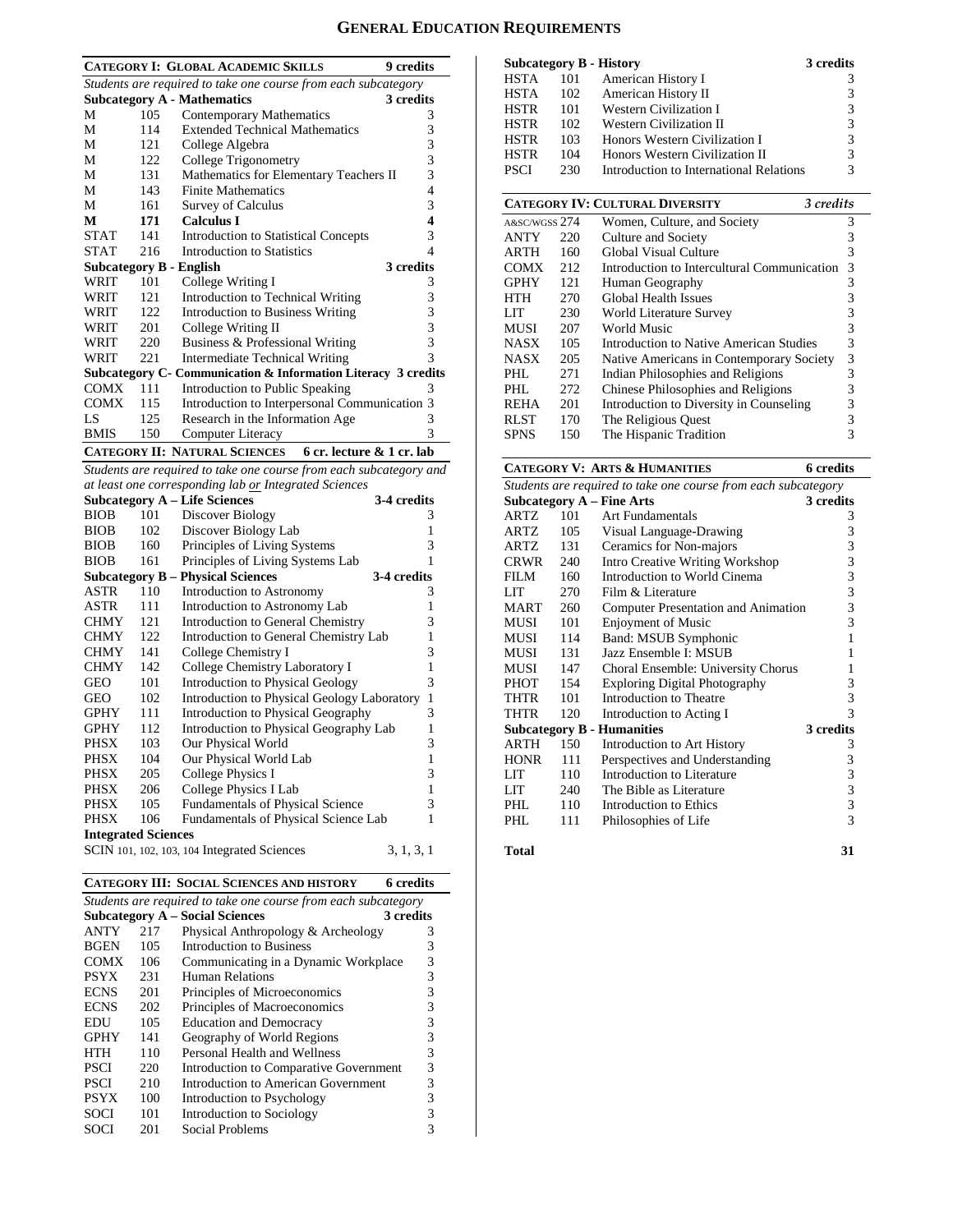|                                                                      |                                                        | Course                                                                                                                             |  | <b>Credits</b> | Grade | <b>Semester</b> | Equivalent |
|----------------------------------------------------------------------|--------------------------------------------------------|------------------------------------------------------------------------------------------------------------------------------------|--|----------------|-------|-----------------|------------|
| A minimum grade of $C$ or better is required in all major coursework |                                                        |                                                                                                                                    |  |                |       |                 |            |
|                                                                      | <b>Required Courses</b><br><b>Core Theory Sequence</b> |                                                                                                                                    |  |                |       |                 |            |
|                                                                      |                                                        |                                                                                                                                    |  |                |       |                 |            |
| <b>MUSI</b>                                                          | 105                                                    | Music Theory I                                                                                                                     |  | 3              |       |                 |            |
| <b>MUSI</b>                                                          | 106                                                    | Music Theory II                                                                                                                    |  | 3              |       |                 |            |
| <b>MUSI</b>                                                          | 135                                                    | Keyboard Skills I                                                                                                                  |  | 1              |       |                 |            |
| <b>MUSI</b>                                                          | 136                                                    | Keyboard Skills II                                                                                                                 |  | 1              |       |                 |            |
| <b>MUSI</b>                                                          | 140                                                    | Aural Perception I                                                                                                                 |  | 1              |       |                 |            |
| <b>MUSI</b>                                                          | 141                                                    | <b>Aural Perception II</b>                                                                                                         |  | $\mathbf{1}$   |       |                 |            |
| <b>MUSI</b>                                                          | 205                                                    | Music Theory III                                                                                                                   |  | 3              |       |                 |            |
| <b>MUSI</b>                                                          | 206                                                    | Music Theory IV                                                                                                                    |  | 3              |       |                 |            |
| <b>MUSI</b>                                                          | 240                                                    | <b>Aural Perception III</b>                                                                                                        |  | 1              |       |                 |            |
| <b>MUSI</b>                                                          | 241                                                    | <b>Aural Perception IV</b>                                                                                                         |  | $\mathbf{1}$   |       |                 |            |
|                                                                      |                                                        | Four (4) credits of Applied Study selected from one of the following:<br>MUSI 195A, B, C, D, E, F, G, H, I, J, K, L, M, N, O, or P |  |                |       |                 |            |
|                                                                      |                                                        |                                                                                                                                    |  |                |       |                 |            |
|                                                                      |                                                        |                                                                                                                                    |  |                |       |                 |            |
|                                                                      |                                                        |                                                                                                                                    |  |                |       |                 |            |
|                                                                      |                                                        |                                                                                                                                    |  |                |       |                 |            |
| <b>MUSI</b>                                                          | 207                                                    | World Music                                                                                                                        |  | 3              |       |                 |            |
|                                                                      |                                                        | Four (4) credits selected from the following performance ensembles, any of which may be repeated:                                  |  |                |       |                 |            |
|                                                                      |                                                        | *MUSI 114 (Band: MSUB Symphonic), MUSI 108 (Orchestra MSUB), and *MUSI 147 (Choral Ensemble: University Chorus)                    |  |                |       |                 |            |
|                                                                      |                                                        |                                                                                                                                    |  |                |       |                 |            |
|                                                                      |                                                        |                                                                                                                                    |  |                |       |                 |            |
|                                                                      |                                                        |                                                                                                                                    |  |                |       |                 |            |
|                                                                      |                                                        |                                                                                                                                    |  |                |       |                 |            |

^This course may only be counted towards the required courses, not the General Education requirements.

\*May satisfy General Education requirements.

**Upper Divisional Juries** Music majors must pass an upper divisional jury before registering for 300 Level Advanced Music courses. Students must apply for upper divisional with the chairperson at least two weeks prior to the proposed jury date. Following are the upper divisional requirements: 1) A closed audition before a faculty committee. This audition may be performed during the semester, or during the semester end juries. It must consist of at least two solo works of varying styles that demonstrate appropriate technical and musical ability, as well as scales, and other performance requirements specified by the student's applied teacher. 2) A working copy of the student's transcript to verify satisfactory progress in MUSI 206, 235, and MUSI 241.

|             |     | Four credits of Advanced Applied Study selected from one of the following:                                                                                                                                 |                |       |                 |            |
|-------------|-----|------------------------------------------------------------------------------------------------------------------------------------------------------------------------------------------------------------|----------------|-------|-----------------|------------|
|             |     | MUSI 395 A, B, C, D, E, F, G, H, I, J, K, L, M, N, O, or P                                                                                                                                                 |                |       |                 |            |
|             |     |                                                                                                                                                                                                            |                |       |                 |            |
|             |     |                                                                                                                                                                                                            |                |       |                 |            |
|             |     |                                                                                                                                                                                                            |                |       |                 |            |
|             |     |                                                                                                                                                                                                            |                |       |                 |            |
| <b>MUSI</b> | 301 | Music History I                                                                                                                                                                                            | 3              |       |                 |            |
| <b>MUSI</b> | 302 | Music History II                                                                                                                                                                                           | 3              |       |                 |            |
|             |     | Four (4) credits selected from the following performance ensembles, any of which may be repeated:<br>MUSI 364 (Symphonic Band), MUSI 365 (Symphony Orchestra), and MUSI 312 (Choir III: University Chorus) |                |       |                 |            |
|             |     |                                                                                                                                                                                                            |                |       |                 |            |
|             |     |                                                                                                                                                                                                            |                |       |                 |            |
|             |     |                                                                                                                                                                                                            |                |       |                 |            |
|             |     |                                                                                                                                                                                                            |                |       |                 |            |
|             |     | <b>Course</b>                                                                                                                                                                                              | <b>Credits</b> | Grade | <b>Semester</b> | Equivalent |